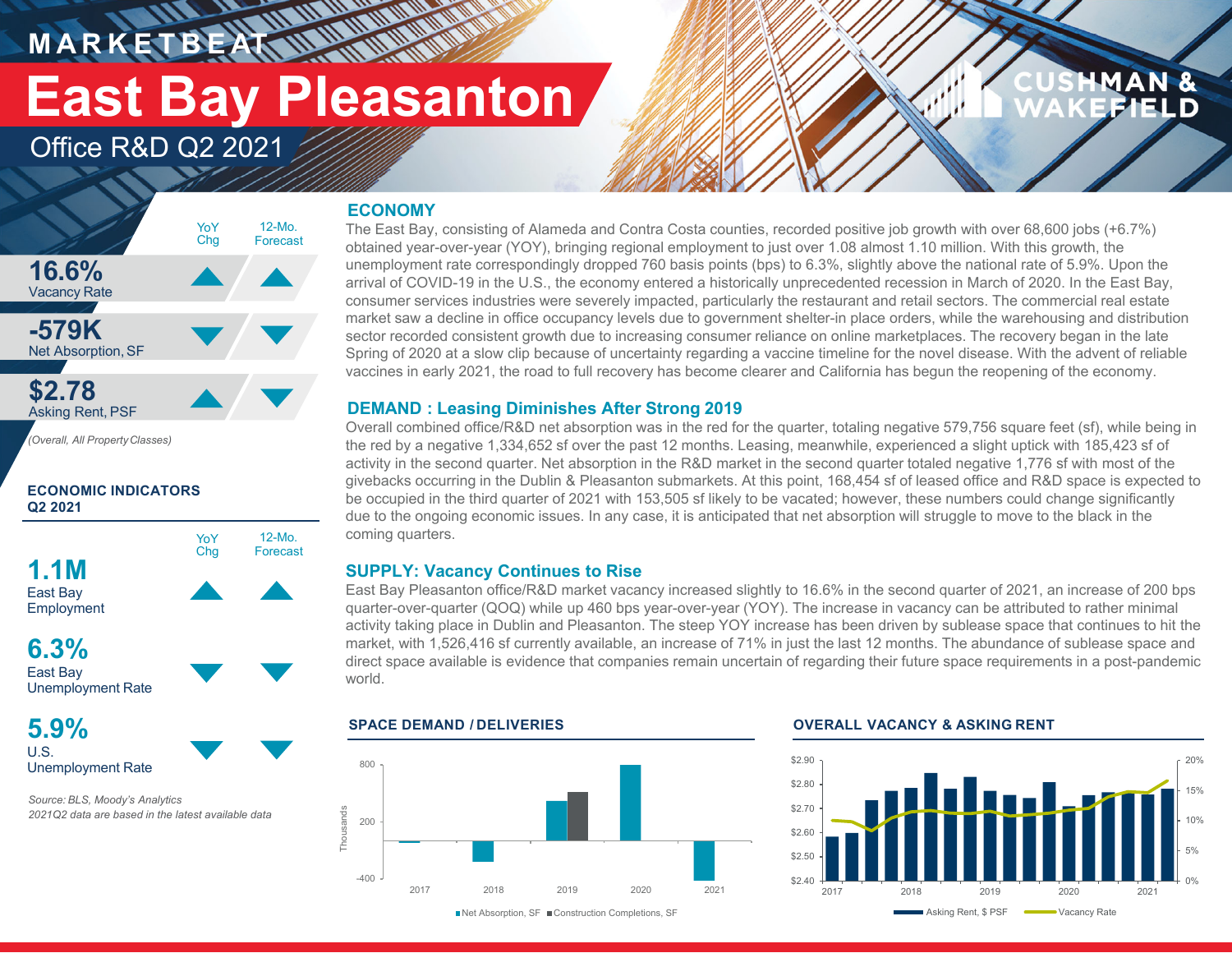### Office R&D Q2 2021 **East Bay Pleasanton**

**TO MARKING MARKING** 

#### **PRICING: Asking Rents See Slight Uptick**

Asking rents in East Bay Pleasanton experienced a slight uptick in the second quarter, closing at \$2.78 per square foot (psf) on a monthly full-service basis, up \$0.02 QOQ and up \$0.02 YOY. Livermore recorded the largest increase in asking rents, closing at \$1.86 psf at the end of the second quarter, representing a 1.1% QOQ increase. The Dublin submarket accounts for about 15% of the market's total building base; thus, fluctuations in its asking rents can be influential on overall market averages. Despite minor fluctuations, average rents there remain near the high watermark of \$2.84 psf set in the second quarter of 2018. That said, limited leasing activity and the rise of available space will likely cause asking rents to remain flat or drop slightly over the next few quarters.

#### **Sales**

Investment activity experienced significant movement in the second quarter, with three major transactions signed. Spieker Keech Hacienda LLC purchased a portfolio of 321,477 sf for \$57.8 million or \$180 psf at 4301 – 4309 Hacienda Dr in Pleasanton. Hesperian Properties LLC purchased a 66,260 sf building at 7401-7475 Southfront Rd for \$5.9 million or \$89 psf; Hersperian Properties also purchased another 66,260 sf building at 7503-7599 Southfront Rd for \$5.6 million or \$85 psf.

#### **Look Ahead**

The East Bay Pleasanton market has been overshadowed of late by the more convenient transit-oriented markets such as Oakland and Walnut Creek. As public transit becomes less viable for commuters, at least in the near-term, suburban markets can become strategic areas to occupy office space. To compliment this; more companies are implementing work-from-home remote work policies which may, in turn, entice tenants to have more accessible parttime offices for their employees.

#### **Outlook**

- Rents are expected to level out or pull-back in the next twelve months as activity continues at a sluggish pace.
- Vacancy experienced a slight uptick in the second quarter and will likely remain somewhat flat in the nearterm as the market adjusts to a post-pandemic economy.
- Leasing activity will remain sluggish through at least mid to late year 2021 the remainder of the year.

#### **SUBMARKET ASKING RENT**



#### **AVAILABILITY BY SEGMENT SIZE**



#### **AVERAGE ASKING RENT BY CLASS (FULL SERVICE)**

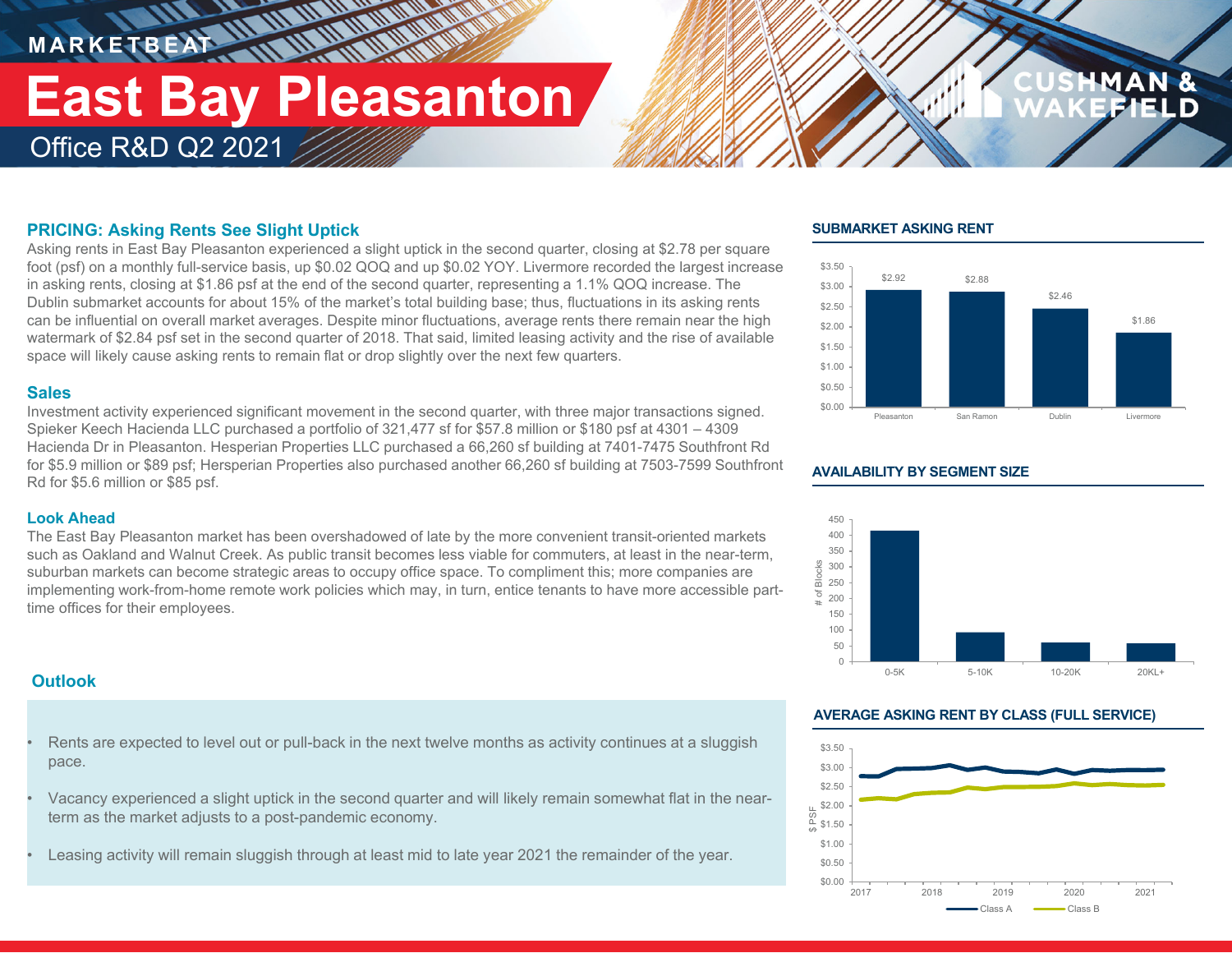## Office R&D Q2 2021 **East Bay Pleasanton**

### $\frac{a}{D}$

#### **MARKET STATISTICS**

| <b>SUBMARKET</b>       | <b>INVENTORY</b><br>(SF) | <b>SUBLET VACANT</b><br>(SF) | <b>DIRECT VACANT</b><br>(SF) | <b>OVERALL</b><br><b>VACANCY RATE</b> | <b>CURRENT QTR</b><br><b>OVERALL NET</b><br><b>ABSORPTION</b> | <b>YTD OVERALL</b><br><b>ABSORPTION (SF)</b> | <b>YTD LEASING</b><br><b>ACTIVITY (SF)</b> | <b>UNDER CNSTR</b><br>(SF) | <b>OVERALL AVG</b><br><b>ASKING RENT</b><br>(ALL CLASSES)* | <b>OVERALL AVG</b><br><b>ASKING RENT</b><br>(CLASS A)* |
|------------------------|--------------------------|------------------------------|------------------------------|---------------------------------------|---------------------------------------------------------------|----------------------------------------------|--------------------------------------------|----------------------------|------------------------------------------------------------|--------------------------------------------------------|
| Dublin                 | 3,265,412                | 180,232                      | 225,568                      | 12.4%                                 | 5,084                                                         | 19,912                                       | 22,653                                     | $\Omega$                   | \$2.46                                                     | \$2.49                                                 |
| San Ramon              | 8.596.972                | 754,596                      | 1,310,109                    | 24.0%                                 | $-342,397$                                                    | $-325,331$                                   | 63,828                                     | $\Omega$                   | \$2.88                                                     | \$2.94                                                 |
| Pleasanton             | 12,939,210               | 494,431                      | 1,496,145                    | 15.4%                                 | $-236,412$                                                    | $-194,589$                                   | 267,775                                    | $\Omega$                   | \$2.92                                                     | \$3.09                                                 |
| Livermore              | 4,194,280                | 97,157                       | 266,642                      | 8.7%                                  | $-6,031$                                                      | $-29,770$                                    | 3,336                                      | $\Omega$                   | \$1.86                                                     | \$2.73                                                 |
| <b>CLASS BREAKDOWN</b> |                          |                              |                              |                                       |                                                               |                                              |                                            |                            |                                                            |                                                        |
| Class A                | 15,190,296               | 1,318,003                    | 2,095,635                    | 22.5%                                 | $-464,539$                                                    | $-433,070$                                   | 103,830                                    | $\Omega$                   | \$2.95                                                     |                                                        |
| Class B                | 5,156,653                | 117,068                      | 607,947                      | 14.1%                                 | $-99,720$                                                     | $-53,579$                                    |                                            | $\Omega$                   | \$2.55                                                     |                                                        |
| Office / Flex          | 7,182,195                | 90,542                       | 551,682                      | 8.9%                                  | $-1,776$                                                      | $-42,236$                                    | 163,047                                    | $\Omega$                   | \$1.70                                                     |                                                        |
| <b>TOTALS</b>          | 28.995.874               | 1,526,416                    | 3,298,464                    | 16.6%                                 | $-579.756$                                                    | $-529,778$                                   | 357.592                                    |                            | \$2.78                                                     | \$2.95                                                 |

*\*Rental rates reflect full service asking*

#### **KEY LEASE TRANSACTION Q2 2021**

| <b>PROPERTY</b>     | <b>SUBMARKET</b> | <b>TENANT</b>                 | <b>RSF</b> | TYPE '        |
|---------------------|------------------|-------------------------------|------------|---------------|
| 12657 Alcosta Blvd. | San Ramon        | <b>ARC Document Solutions</b> | 16,434     | Direct        |
| 4301 Hacienda Dr.   | Pleasanton       | Undisclosed                   | 12,604     | <b>Direct</b> |
| 7901 Stoneridge Dr. | Pleasanton       | <b>Hively</b>                 | 9,019      | Direct        |
| 5075 Hopyard Rd.    | Pleasanton       | Undisclosed                   | 7,772      | <b>Direct</b> |

*\*Renewals not included in leasing statistics*

#### **KEY SALES TRANSACTIONS Q2 2021**

| <b>PROPERTY</b>   | <b>SUBMARKET</b> | <b>SELLER / BUYER</b>                               |         | <b>PRICE/S PSF</b> |
|-------------------|------------------|-----------------------------------------------------|---------|--------------------|
| 4305 Hacienda Dr. | Pleasanton       | ECI Three Hacienda LLC / Spieker Keech Hacienda LLC | 122,300 | \$22M/\$180        |
| 4301 Hacienda Dr. | Pleasanton       | ECI Three Hacienda LLC / Spieker Keech Hacienda LLC | 99.589  | \$17.9M/\$180      |
| 4309 Hacienda Dr. | Pleasanton       | ECI Three Hacienda LLC / Spieker Keech Hacienda LLC | 99.588  | \$17.9M/\$180      |